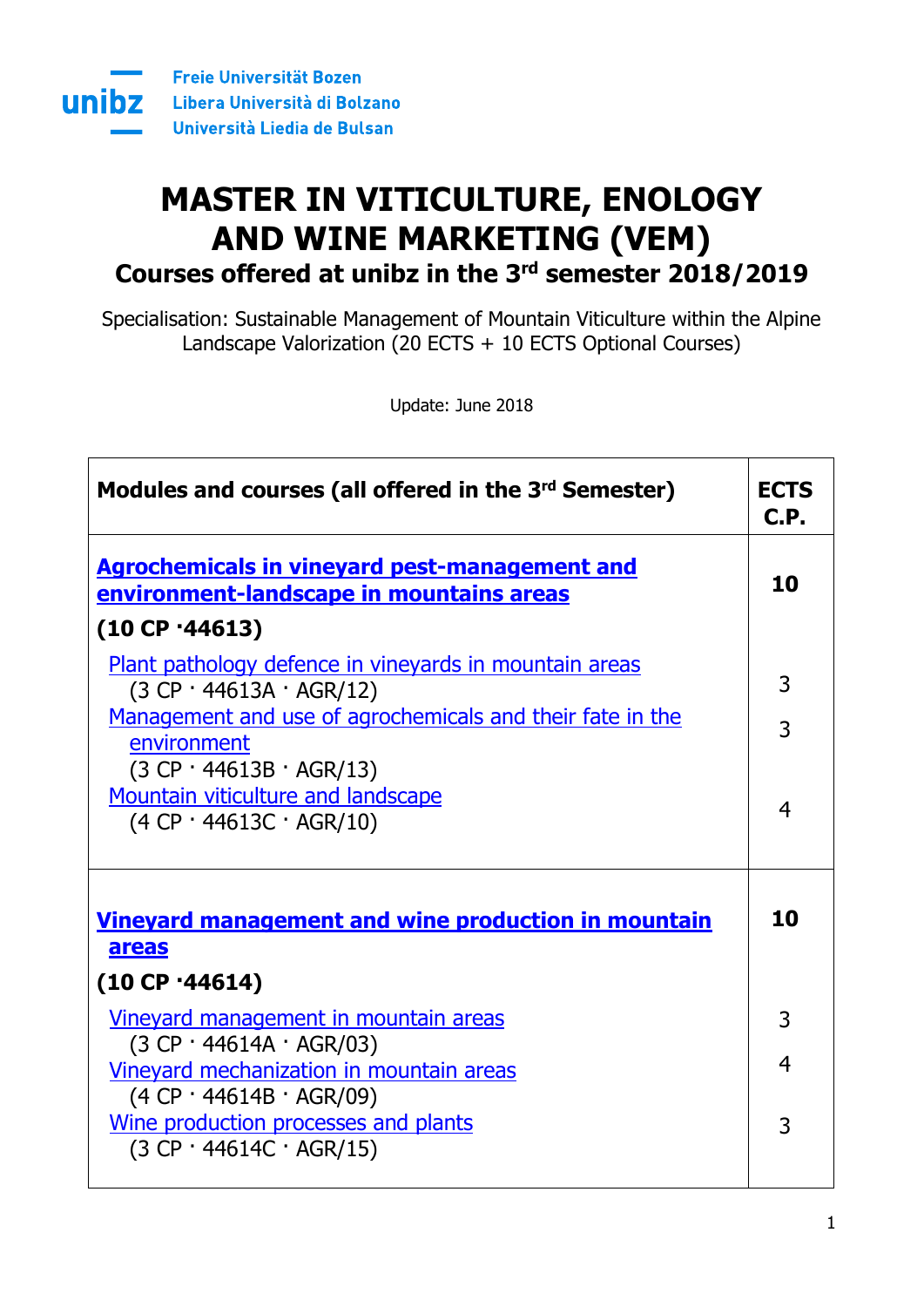| <b>Optative Courses</b>                                                                           |                |
|---------------------------------------------------------------------------------------------------|----------------|
| <b>Management of soil fertility in mountain vineyards</b>                                         | 5              |
| (5 CP·44617)                                                                                      |                |
| Chemistry of fertilizers and mineral nutrition of grapevine<br>$(3 CP \cdot 44617A \cdot AGR/13)$ | 3              |
| Soil and water management in grapevine production<br>$(2 CP \cdot 44617B \cdot AGR/03)$           | $\overline{2}$ |
| <b>Characterization of mountain wines</b><br>(5 CP 44618)                                         |                |
| Sensory analysis approaches for mountain wines<br>$(3 CP \cdot 44618A \cdot AGR/15)$              | 3              |
| Fermentation processes for the production of mountain wines<br>$(2 CP \cdot 44618B \cdot AGR/16)$ | $\overline{2}$ |





**UNIVERSITÀ DEGLI STUDI DI VERONA LIBERA UNIVERSITÀ DI BOLZANO**



#### **UNIVERSITÀ DEGLI STUDI DI UDINE UNIVERSITÀ DEGLI STUDI DI PADOVA**

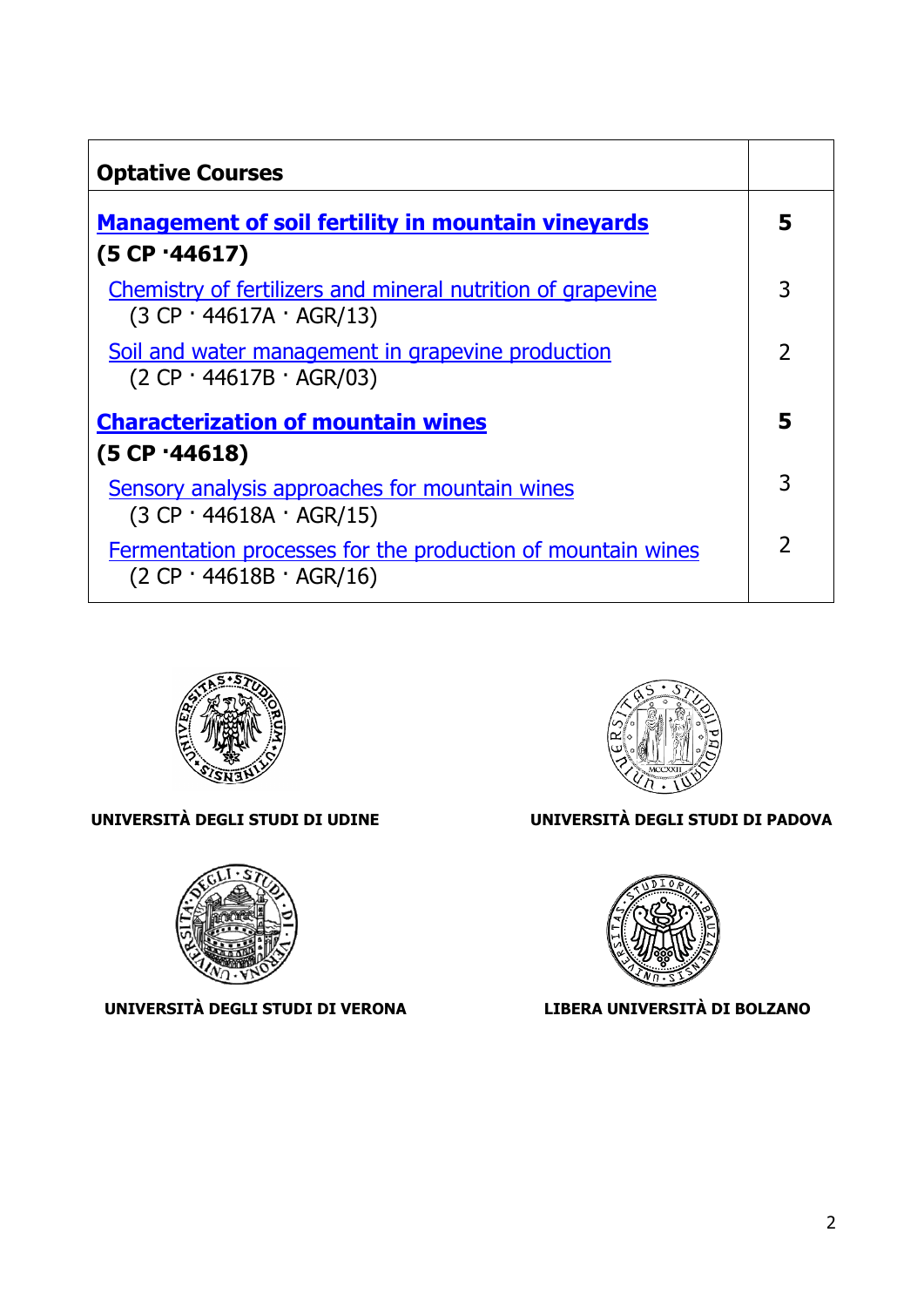# **SYLLABI OF THE COURSES**

### **Module group:**

#### <span id="page-2-0"></span>**Agrochemicals in vineyard pest-management and environmentlandscape in mountain areas**

<span id="page-2-1"></span>

| <b>Module name</b>                                 | Plant pathology defence in vineyards in mountain<br>areas                                                                                                                                                                                                                                                                                                                                                                                                                                                                                                                                                                            |
|----------------------------------------------------|--------------------------------------------------------------------------------------------------------------------------------------------------------------------------------------------------------------------------------------------------------------------------------------------------------------------------------------------------------------------------------------------------------------------------------------------------------------------------------------------------------------------------------------------------------------------------------------------------------------------------------------|
| Academic Year:                                     | 2 <sup>nd</sup> academic year at the Free University of Bozen-Bolzano                                                                                                                                                                                                                                                                                                                                                                                                                                                                                                                                                                |
| Semester:                                          | $1st$ semester (= $3rd$ semester)                                                                                                                                                                                                                                                                                                                                                                                                                                                                                                                                                                                                    |
| Module group coordinator:                          | Pii, Youry (Free University of Bozen-Bolzano)                                                                                                                                                                                                                                                                                                                                                                                                                                                                                                                                                                                        |
| Lecturers:                                         | Baric, Sanja (Free University of Bozen-Bolzano)                                                                                                                                                                                                                                                                                                                                                                                                                                                                                                                                                                                      |
| Language:                                          | English                                                                                                                                                                                                                                                                                                                                                                                                                                                                                                                                                                                                                              |
| Classification within the<br>curriculum:           | Module of specialization: Sustainable Management of Mountain<br>Viticulture within the Alpine Landscape Valorization<br>Module group: Agrochemicals in vineyard pest-management and<br>environment-landscape in mountain areas (Free University of<br>Bozen-Bolzano)                                                                                                                                                                                                                                                                                                                                                                 |
| Teaching format:                                   | The frontal lectures are combined with interactive elements,<br>such as descriptive case examples and discussions. In the<br>practical part, selected contents covered in the lectures, are<br>examined in greater depth in the field and/or in the laboratory.<br>Short project papers on a topic of choice will be prepared by the<br>students and presented to the class.                                                                                                                                                                                                                                                         |
| Workload:                                          | Frontal lectures: 16 h;<br>Laboratory exercises and field trips: 12 h;                                                                                                                                                                                                                                                                                                                                                                                                                                                                                                                                                               |
| Credit points:                                     | 3 ECTS                                                                                                                                                                                                                                                                                                                                                                                                                                                                                                                                                                                                                               |
| Requirements under the<br>examination regulations: |                                                                                                                                                                                                                                                                                                                                                                                                                                                                                                                                                                                                                                      |
| Recommended prerequisites:                         |                                                                                                                                                                                                                                                                                                                                                                                                                                                                                                                                                                                                                                      |
| Targeted learning outcomes:                        | Students will gain in-depth knowledge on abiotic disorders and on<br>the biology of the most important pathogens and parasites of<br>grapevine, and understand how plant pathogens and their host<br>plants interact in the environment. They will also be able to<br>recognise and identify symptoms of disorders and symptoms and<br>signs of diseases, and formulate hypotheses about the causes of<br>disorders and diseases. Furthermore, students will gain the ability<br>to make informed judgments about the appropriate diagnostic<br>technique and develop a strategy for control of grapevine<br>disorders and diseases. |
| Content:                                           | The course will start with an outline of grapevine disorders and<br>diseases with epidemic potential. Subsequently the course will                                                                                                                                                                                                                                                                                                                                                                                                                                                                                                   |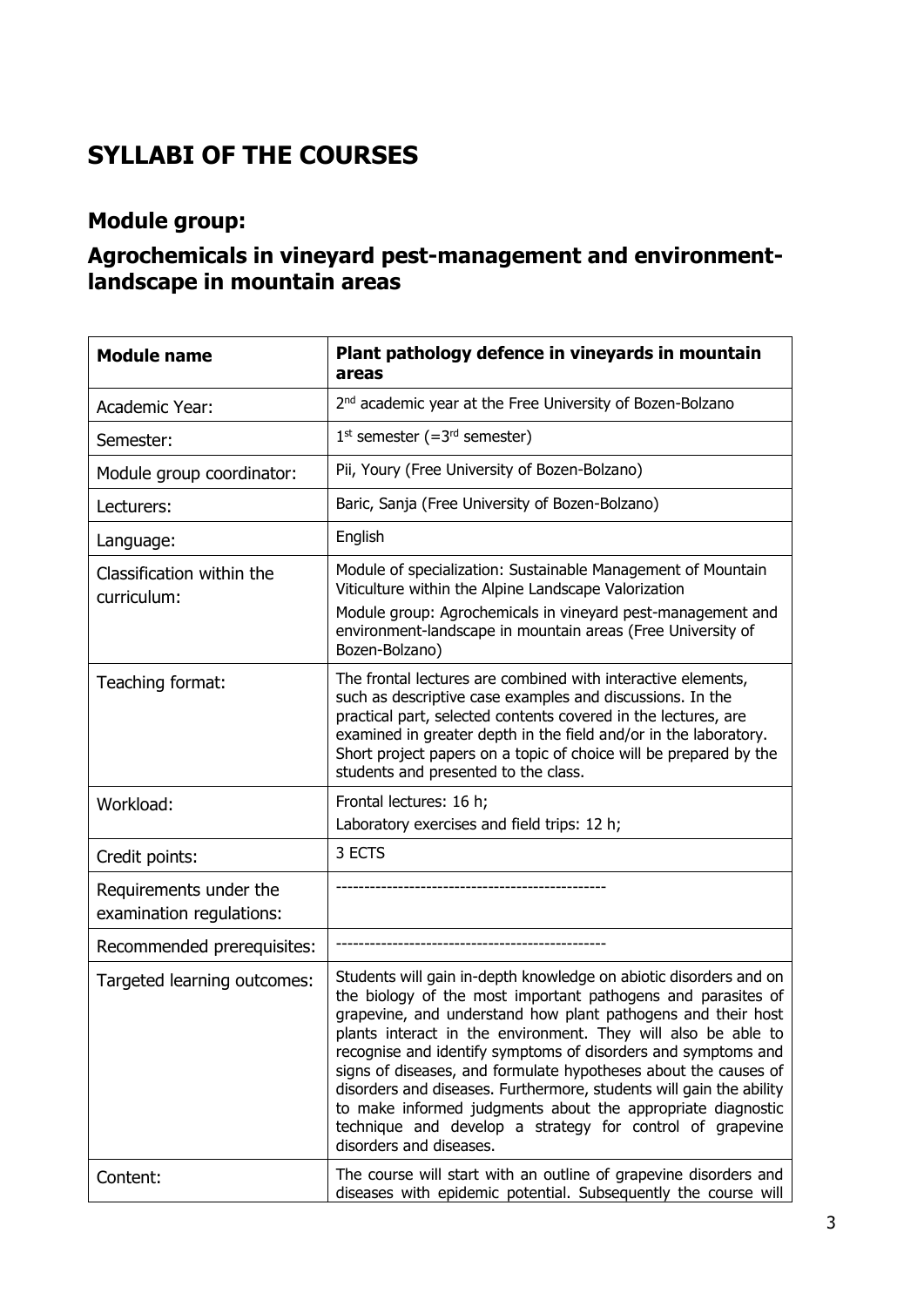|                    | focus on grapevine disorders caused by environmental factors and<br>put special emphasis on the situation in mountain areas. An in-<br>depth treatment of the most important grapevine diseases caused<br>by viruses and viroids, bacteria and phytoplasmas, oomycetes and<br>fungi, and nematodes will follow, with special focus on disease<br>epidemiology and the environmental factors potentially favouring<br>the development of infectious grapevine diseases in mountain<br>areas. Disease control strategies in integrated and organic farming<br>systems will be covered including the application of disease<br>forecasting and expert systems. Finally, the importance of<br>advanced diagnostic tools for the prevention and containment of<br>grapevine diseases will be discussed and implemented in the<br>laboratory. |
|--------------------|-----------------------------------------------------------------------------------------------------------------------------------------------------------------------------------------------------------------------------------------------------------------------------------------------------------------------------------------------------------------------------------------------------------------------------------------------------------------------------------------------------------------------------------------------------------------------------------------------------------------------------------------------------------------------------------------------------------------------------------------------------------------------------------------------------------------------------------------|
| Exam achievements: | Written exam (70%) and students' project work (30%) assessed<br>through a presentation and a short paper. To pass the module,<br>both the written exam and the project work must be assessed<br>with a positive mark.                                                                                                                                                                                                                                                                                                                                                                                                                                                                                                                                                                                                                   |
| Forms of media:    | PowerPoint presentations and case studies                                                                                                                                                                                                                                                                                                                                                                                                                                                                                                                                                                                                                                                                                                                                                                                               |
| Literature:        | Agrios, GN (2005). Plant Pathology, Fifth edition. Elsevier LDT,<br>Oxford, 921 pages. ISBN 978-0120445653<br>Bettiga, LJ (Ed.). (2013). Grape Pest Management, Third edition.<br>University of California - Agriculture and Natural Resources<br>Publications, 609 pages. ISBN 978-1601078001<br>Wilcox, WF, Gubler, WD, Uyemoto JK (Eds.). (2015). Compendium<br>of Grape Diseases, Disorders, and Pests, Second edition APS<br>Press. 232 pages, ISBN 978-0890544792<br>Additional reviews and articles related to the topics of the module<br>will be provided by the lecturer                                                                                                                                                                                                                                                      |
| Update:            | June 2018                                                                                                                                                                                                                                                                                                                                                                                                                                                                                                                                                                                                                                                                                                                                                                                                                               |

<span id="page-3-0"></span>

| <b>Module name</b>                       | Management and use of agrochemicals and their<br>fate in the environment                                                                                                                                                                                        |
|------------------------------------------|-----------------------------------------------------------------------------------------------------------------------------------------------------------------------------------------------------------------------------------------------------------------|
| Academic Year:                           | 2 <sup>nd</sup> academic year at University of Bolzano                                                                                                                                                                                                          |
| Semester:                                | 3rd Semester                                                                                                                                                                                                                                                    |
| Module group coordinator:                | Youry Pii (Free University of Bolzano)                                                                                                                                                                                                                          |
| Lecturers:                               | Youry Pii (Free University of Bolzano)                                                                                                                                                                                                                          |
| Language:                                | English                                                                                                                                                                                                                                                         |
| Classification within the<br>curriculum: | Module of specialization: Sustainable Management of Mountain<br>Viticulture within the Alpine Landscape Valorization<br>Module group: Agrochemicals in vineyard pest-management and<br>environment-landscape in mountains areas (Free University of<br>Bolzano) |
| Teaching format:                         | Regular lectures                                                                                                                                                                                                                                                |
| Workload:                                | Face to face lectures: 16 h;<br>Laboratory exercise: 12 h;                                                                                                                                                                                                      |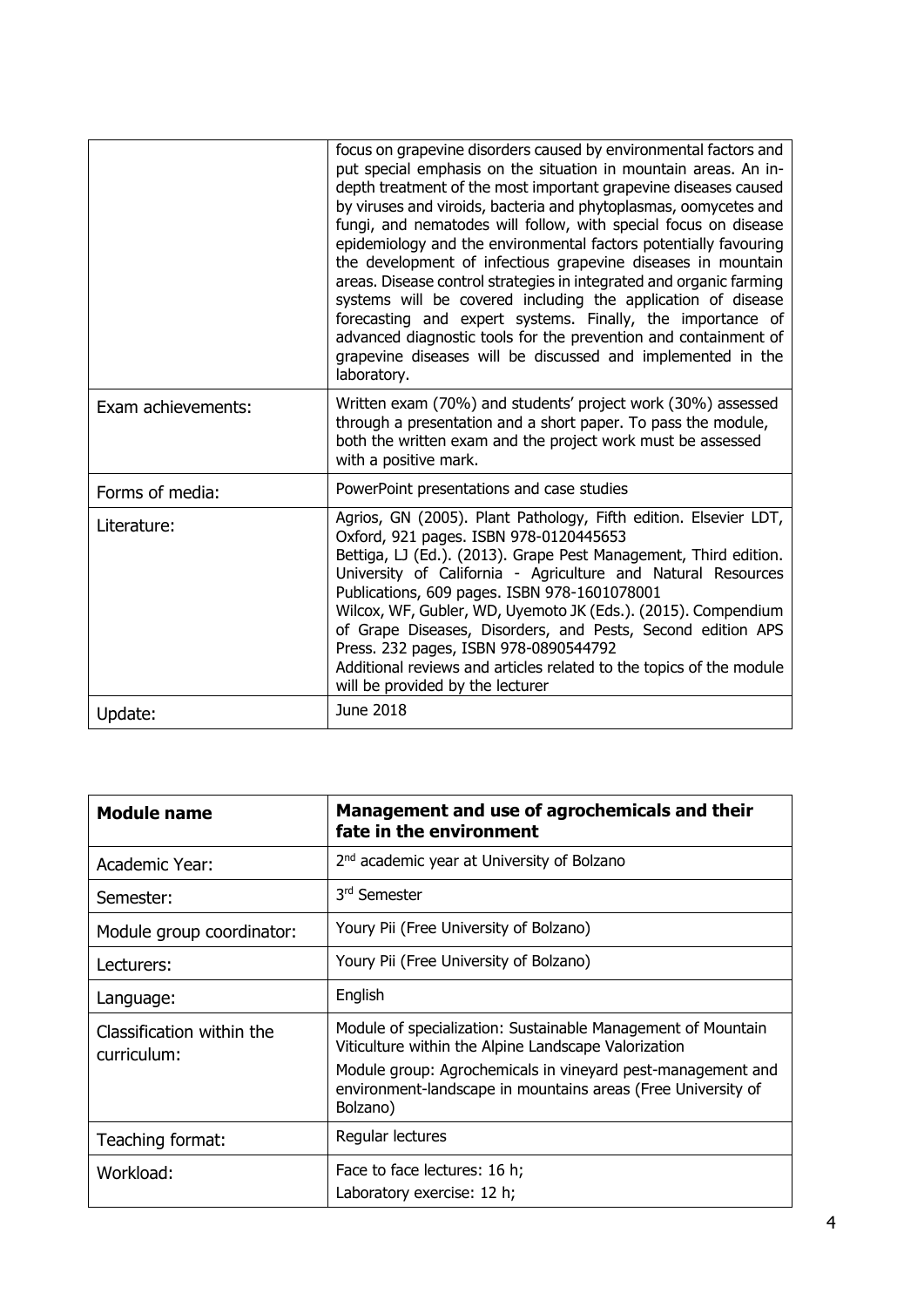| Credit points:                                     | 3 ECTS                                                                                                                                                                                                                                                                                                                                                                                                                                                                                                                                                                                                                                                                                                                                                                                                                                                                                                                                                                                                                                                           |
|----------------------------------------------------|------------------------------------------------------------------------------------------------------------------------------------------------------------------------------------------------------------------------------------------------------------------------------------------------------------------------------------------------------------------------------------------------------------------------------------------------------------------------------------------------------------------------------------------------------------------------------------------------------------------------------------------------------------------------------------------------------------------------------------------------------------------------------------------------------------------------------------------------------------------------------------------------------------------------------------------------------------------------------------------------------------------------------------------------------------------|
| Requirements under the<br>examination regulations: |                                                                                                                                                                                                                                                                                                                                                                                                                                                                                                                                                                                                                                                                                                                                                                                                                                                                                                                                                                                                                                                                  |
| Recommended prerequisites:                         |                                                                                                                                                                                                                                                                                                                                                                                                                                                                                                                                                                                                                                                                                                                                                                                                                                                                                                                                                                                                                                                                  |
| Targeted learning outcomes:                        | The course aims at providing students with the knowledge and<br>expertise on the agrochemicals modes of action and the fate of<br>these chemicals in the agro-ecosystem, with specific reference to<br>vineyard applications. This knowledge will allow the sustainable<br>management of this agricultural practice for the protection of<br>grapevine.                                                                                                                                                                                                                                                                                                                                                                                                                                                                                                                                                                                                                                                                                                          |
| Content:                                           | Classification of agrochemicals.<br>Agrochemicals and their metabolism within cells: mode of action<br>of fungicides (interference with respiration, biosynthesis of sterols,<br>chitin, tubulin and nucleic acids); mode of action of insecticides<br>(neurotoxic and decoupling insecticides); mode of action of<br>herbicides (interference with photosynthesis, biosynthesis of<br>amino acids and biosynthesis of lipids).<br>Agrochemicals metabolism in plants: reactions of oxidations,<br>reduction, hydrolysis and conjugation.<br>Agrochemicals fate in soil: movement (leaching, run-off,<br>volatilization), adsorption (adsorption isotherms and adsorption<br>coefficients) and degradation (photodecomposition, chemical and<br>microbiological degradations).<br>Management of the principal diseases and parasites in vineyards<br>through the distribution of phytosanitary products. Formulation of<br>agrochemicals and labeling.<br>Practical exercise: determination of agrochemical adsorption and<br>agrochemical degradation in soils. |
| Exam achievements:                                 | The final assessment will consist in an oral exam, which will<br>consist in a) questions to evaluate the knowledge and<br>understanding of the topics discussed during the classes and b)<br>questions aimed at establishing the ability to apply such<br>knowledge to hypothetical case studies in grapevine production.<br>The ability to rework the experience acquired during laboratory<br>exercises will also be evaluated.<br>The final mark will be awarded based on the following criteria:<br>the clarity of the response, the ability to summarize, evaluate,<br>and establish relationships between topics.                                                                                                                                                                                                                                                                                                                                                                                                                                          |
| Forms of media:                                    | Power point presentation and blackboard                                                                                                                                                                                                                                                                                                                                                                                                                                                                                                                                                                                                                                                                                                                                                                                                                                                                                                                                                                                                                          |
| Literature:                                        | Müller F. "Agrochemicals: composition, production, toxicology,<br>applications" ISBN 3-527-29852-5<br>Roberts T.R. "Metabolic pathways of agrochemicals" ISBN 0-<br>85404-494-9; ISBN 0-85404-499-X                                                                                                                                                                                                                                                                                                                                                                                                                                                                                                                                                                                                                                                                                                                                                                                                                                                              |
| Update:                                            | June 2018                                                                                                                                                                                                                                                                                                                                                                                                                                                                                                                                                                                                                                                                                                                                                                                                                                                                                                                                                                                                                                                        |

<span id="page-4-0"></span>

| <b>Module name</b> | <b>Mountain viticulture and landscape</b>              |
|--------------------|--------------------------------------------------------|
| Academic Year:     | 2 <sup>nd</sup> academic year at University of Bolzano |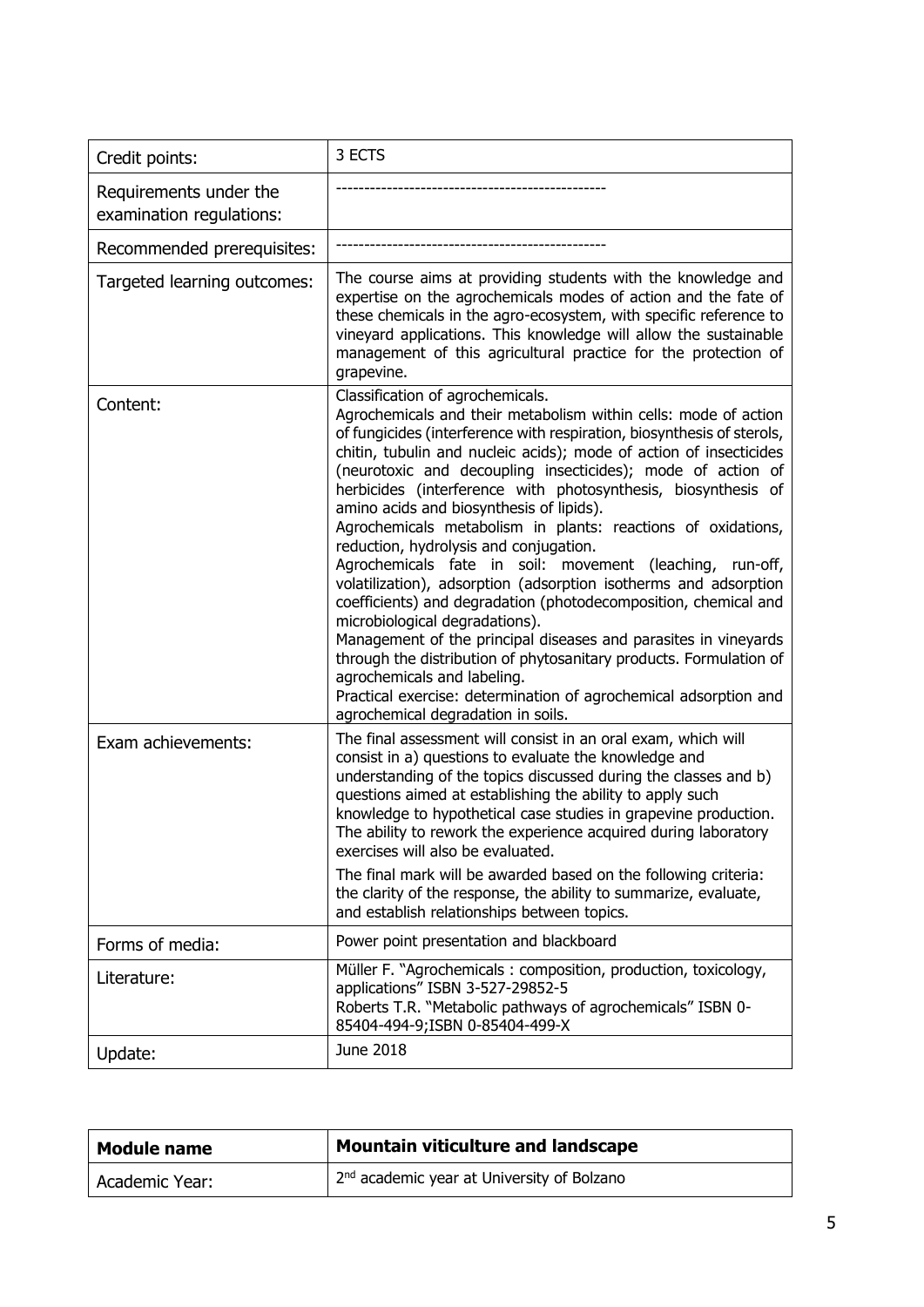| Semester:                                          | 3rd Semester                                                                                                                                                                                                                                                                                                                                                                                                                                                                                                                                                                                                                                                                                                                                                                                                                                                                                       |
|----------------------------------------------------|----------------------------------------------------------------------------------------------------------------------------------------------------------------------------------------------------------------------------------------------------------------------------------------------------------------------------------------------------------------------------------------------------------------------------------------------------------------------------------------------------------------------------------------------------------------------------------------------------------------------------------------------------------------------------------------------------------------------------------------------------------------------------------------------------------------------------------------------------------------------------------------------------|
| Module group coordinator:                          | Youry Pii (Free University of Bolzano)                                                                                                                                                                                                                                                                                                                                                                                                                                                                                                                                                                                                                                                                                                                                                                                                                                                             |
| Lecturers:                                         | Contract Professor (Free University of Bolzano)                                                                                                                                                                                                                                                                                                                                                                                                                                                                                                                                                                                                                                                                                                                                                                                                                                                    |
| Language:                                          | English                                                                                                                                                                                                                                                                                                                                                                                                                                                                                                                                                                                                                                                                                                                                                                                                                                                                                            |
| Classification within the<br>curriculum:           | Module of specialization: Sustainable Management of Mountain<br>Viticulture within the Alpine Landscape Valorization<br>Module group: Agrochemicals in vineyard pest-management and<br>environment-landscape in mountains areas (Free University of<br>Bolzano)                                                                                                                                                                                                                                                                                                                                                                                                                                                                                                                                                                                                                                    |
| Teaching format:                                   | Regular lectures                                                                                                                                                                                                                                                                                                                                                                                                                                                                                                                                                                                                                                                                                                                                                                                                                                                                                   |
| Workload:                                          | Face to face lectures: 24 h;<br>Laboratory exercise / study visits: 12 h;                                                                                                                                                                                                                                                                                                                                                                                                                                                                                                                                                                                                                                                                                                                                                                                                                          |
| Credit points:                                     | 4 ECTS                                                                                                                                                                                                                                                                                                                                                                                                                                                                                                                                                                                                                                                                                                                                                                                                                                                                                             |
| Requirements under the<br>examination regulations: |                                                                                                                                                                                                                                                                                                                                                                                                                                                                                                                                                                                                                                                                                                                                                                                                                                                                                                    |
| Recommended prerequisites:                         |                                                                                                                                                                                                                                                                                                                                                                                                                                                                                                                                                                                                                                                                                                                                                                                                                                                                                                    |
| Targeted learning outcomes:                        | The course aims at providing students with the knowledge and<br>expertise on the harmonization of the instrumental buildings<br>(cellars and storage warehouses) and any process plants destined<br>to remain in outdoor areas with the typical rural architecture of a<br>given territory. The landscape design of the resources in charge<br>of a winery will necessarily have to concern also the integration of<br>all the infrastructural aspects of the land structures that must be<br>carefully integrated with the existing environment, minimizing the<br>negative effects related to visual quality, as well as any acoustic<br>and olfactory impacts.                                                                                                                                                                                                                                  |
| Content:                                           | Definition of the concept of "landscape unit", to be analyzed<br>through multidimensional methods by first evaluating indicators<br>related to the so-called "structural factors" (degree of<br>incorporation into the plot of the building, degree of isolation from<br>the rest of the local agro-eco-landscape, dimensional classes of<br>the company's structural resources) to be combined with other<br>indicators of different nature (related to natural, environmental,<br>historical and aesthetic aspects). Aspects of deepening in terms of<br>infrastructure resources will concern, for example, the adjustment<br>of the rural road network on farm roads to be integrated with the<br>existing road network to allow the transit of agricultural vehicles<br>without damage to the road cover due to the presence of tracks<br>(very recurrent in the hilly and mountainous area). |
| Exam achievements:                                 | The final assessment will consist in an oral and/or written exam,<br>which will consist in a) questions to evaluate the knowledge and<br>understanding of the topics discussed during the classes and b)<br>questions aimed at establishing the ability to apply such<br>knowledge to hypothetical case studies. The final mark will be<br>awarded based on the following criteria: the clarity of the<br>response, the ability to summarize, evaluate, and establish<br>relationships between topics.                                                                                                                                                                                                                                                                                                                                                                                             |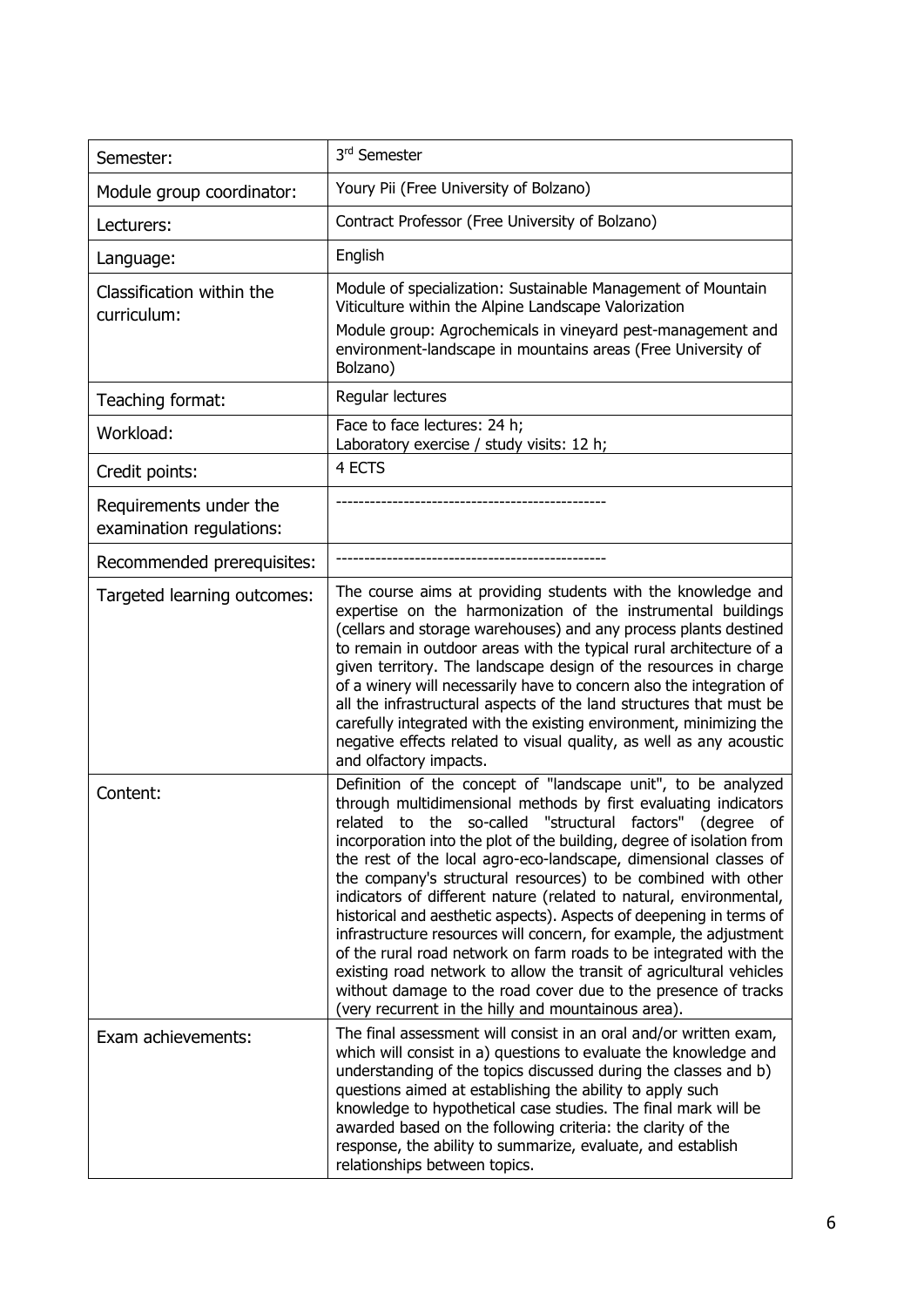| Forms of media: | Power point presentation and blackboard                                                                                                          |
|-----------------|--------------------------------------------------------------------------------------------------------------------------------------------------|
| Literature:     | Keynotes provided by the lecturer;<br>Mountain and Steep Slope Viticulture (ISBN 9788890233036)<br>http://vit.entecra.it/sito cong2/atti en.html |
| Update:         | June 2018                                                                                                                                        |

# <span id="page-6-0"></span>**Module group: Vineyard management and wine production in mountain areas**

<span id="page-6-1"></span>

| <b>Module name</b>                                 | <b>Vineyard Management in Mountain Areas</b>                                                                                                                                                                                                                                                                                                                                                                                                                                                                                                                        |
|----------------------------------------------------|---------------------------------------------------------------------------------------------------------------------------------------------------------------------------------------------------------------------------------------------------------------------------------------------------------------------------------------------------------------------------------------------------------------------------------------------------------------------------------------------------------------------------------------------------------------------|
| Academic Year:                                     | 2 <sup>nd</sup> academic year at the Free University of Bozen-Bolzano                                                                                                                                                                                                                                                                                                                                                                                                                                                                                               |
| Semester:                                          | 3rd Semester                                                                                                                                                                                                                                                                                                                                                                                                                                                                                                                                                        |
| Module group coordinator:                          | Carlo Andreotti (Free University of Bozen-Bolzano)                                                                                                                                                                                                                                                                                                                                                                                                                                                                                                                  |
| Lecturers:                                         | Carlo Andreotti (Free University of Bozen-Bolzano)                                                                                                                                                                                                                                                                                                                                                                                                                                                                                                                  |
| Language:                                          | English                                                                                                                                                                                                                                                                                                                                                                                                                                                                                                                                                             |
| Classification within the<br>curriculum:           | Module of specialization: Sustainable Management of Mountain<br>Viticulture within the Alpine Landscape Valorization                                                                                                                                                                                                                                                                                                                                                                                                                                                |
|                                                    | Module group: Vineyard management and wine production in<br>mountain areas (Free University of Bozen-Bolzano)                                                                                                                                                                                                                                                                                                                                                                                                                                                       |
| Teaching format:                                   | Regular lectures, exercises in open field (vineyards) and visits to<br>wine producing farms in mountain areas                                                                                                                                                                                                                                                                                                                                                                                                                                                       |
| Workload:                                          | Lectures: 16 hours;                                                                                                                                                                                                                                                                                                                                                                                                                                                                                                                                                 |
|                                                    | Exercises: 12 hours;<br>Student's personal study time in the module: 45 h                                                                                                                                                                                                                                                                                                                                                                                                                                                                                           |
| Credit points:                                     | 3 ECTS                                                                                                                                                                                                                                                                                                                                                                                                                                                                                                                                                              |
| Requirements under the<br>examination regulations: |                                                                                                                                                                                                                                                                                                                                                                                                                                                                                                                                                                     |
| Recommended prerequisites:                         | Students should have at least a basic knowledge of arboriculture<br>and general viticulture.                                                                                                                                                                                                                                                                                                                                                                                                                                                                        |
| Targeted learning outcomes:                        | The course will provide students with scientific and technical<br>knowledge on the main aspects related to the management of<br>vineyards located in mountain areas. Students will understand<br>and critically consider the main factors involved in mountain<br>environment and their consequences on grapevine physiology<br>and cultural management. Finally, students will learn how the<br>exploitation of the mountain conditions can lead to an<br>enhancement of the final quality of grapes, while maintaining<br>yield level and overall sustainability. |
| Content:                                           | Course contents are as follows:                                                                                                                                                                                                                                                                                                                                                                                                                                                                                                                                     |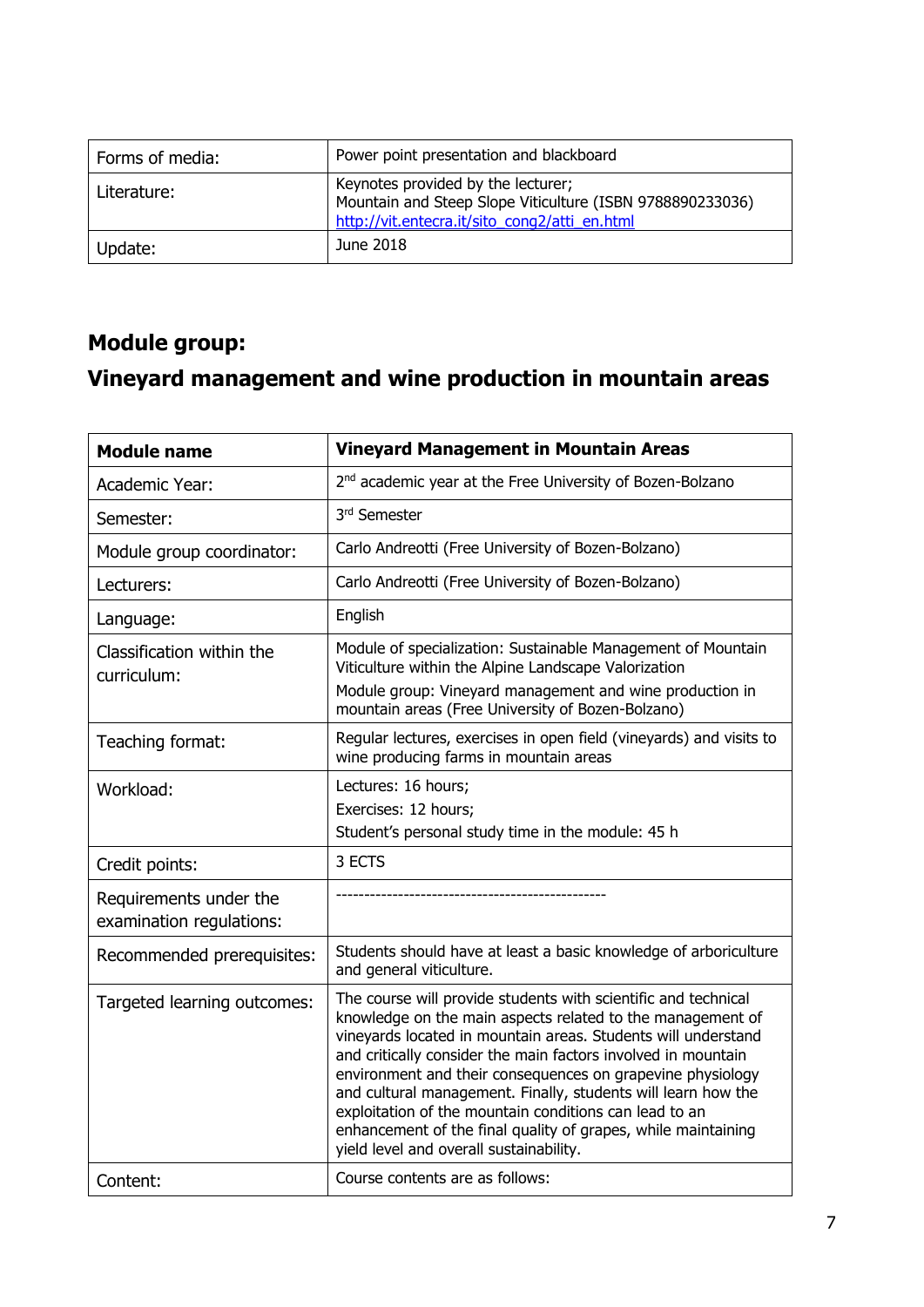|                    | - The altitude effect on vineyard microclimatic conditions: role of<br>temperature, daily temperature excursion, light intensity and<br>quality, exposition.                                                                                                                                                                                   |
|--------------------|------------------------------------------------------------------------------------------------------------------------------------------------------------------------------------------------------------------------------------------------------------------------------------------------------------------------------------------------|
|                    | - The effect of altitude on grape quality.                                                                                                                                                                                                                                                                                                     |
|                    | - Cultural management of mountain vineyards: site preparation<br>in steep slope conditions (contour farming, up- down the slope,<br>terracing systems), means against soil erosion (cover crops,<br>tilling, etc.), canopy management (grapevine training systems<br>for steep slopes conditions and in relation with vineyard<br>exposition). |
|                    | - Protection against adverse meteorological conditions (late frost,<br>early frost, too high radiation, sunburn damages).                                                                                                                                                                                                                      |
|                    | - Sustainable use of water and nutrients inputs in sloped<br>vineyards.                                                                                                                                                                                                                                                                        |
|                    | - Climate change and mountain viticulture (DOC modification,<br>adaptation to warmer conditions, control of ripening dynamic of<br>grapes, exploitation of new areas at higher altitudes).                                                                                                                                                     |
|                    | - Selection of new cultivars potentially suitable for<br>mountain environment.                                                                                                                                                                                                                                                                 |
| Exam achievements: | Oral exam                                                                                                                                                                                                                                                                                                                                      |
| Forms of media:    | Power point slides                                                                                                                                                                                                                                                                                                                             |
| Literature:        | There are no specific textbooks on the course topics. The<br>lecturer will provide students with the pdf of the lectures and<br>with selected papers from the international literature on the<br>subject.                                                                                                                                      |
| Update:            | June 2018                                                                                                                                                                                                                                                                                                                                      |

<span id="page-7-0"></span>

| <b>Module name</b>                       | <b>Vineyard Mechanization in Mountain Areas</b>                                                                                                                                                                                       |
|------------------------------------------|---------------------------------------------------------------------------------------------------------------------------------------------------------------------------------------------------------------------------------------|
| Academic Year:                           | 2 <sup>nd</sup> academic year at the Free University of Bozen-Bolzano                                                                                                                                                                 |
| Semester:                                | 3 <sup>rd</sup> Semester                                                                                                                                                                                                              |
| Module group coordinator:                | Andreotti, Carlo (Free University of Bozen-Bolzano)                                                                                                                                                                                   |
| Lecturers:                               | Liberatori, Sandro (Free University of Bozen-Bolzano)                                                                                                                                                                                 |
| Language:                                | English                                                                                                                                                                                                                               |
| Classification within the<br>curriculum: | Module of specialization: Sustainable Management of Mountain<br>Viticulture within the Alpine Landscape Valorization<br>Module group: Vineyard management and wine production in<br>mountain areas (Free University of Bozen-Bolzano) |
| Teaching format:                         | Regular lectures, web platform, team working and group project,<br>visit of manufacturing plants and farms.                                                                                                                           |
| Workload:                                | Lectures: 24 hours;<br>Exercises: 12 hours;<br>Student's personal study time in the module: 60 h                                                                                                                                      |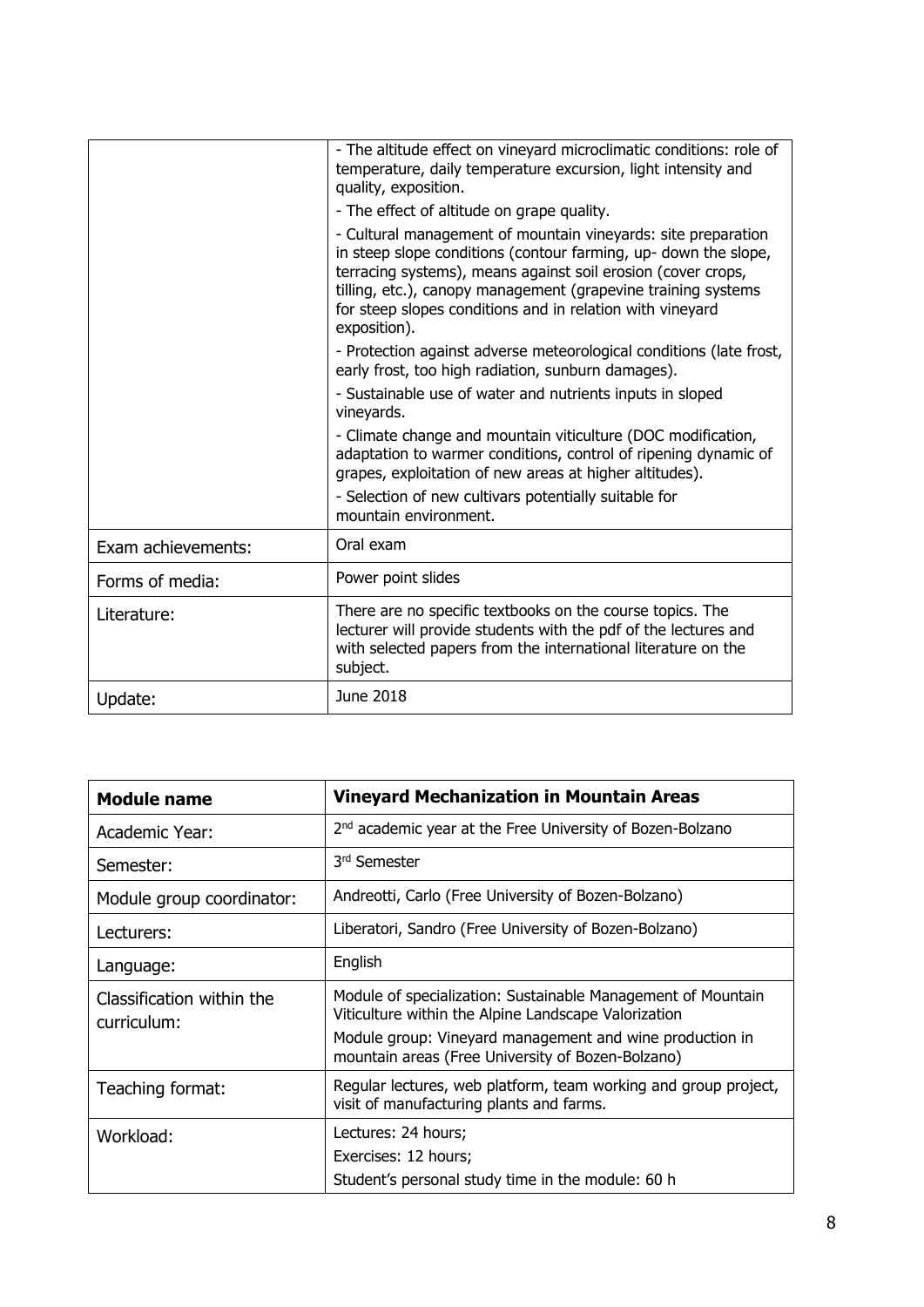| Credit points:                                     | 4 ECTS                                                                                                                                                                                                                                                                                                                                                                                                                                                                                                                 |
|----------------------------------------------------|------------------------------------------------------------------------------------------------------------------------------------------------------------------------------------------------------------------------------------------------------------------------------------------------------------------------------------------------------------------------------------------------------------------------------------------------------------------------------------------------------------------------|
| Requirements under the<br>examination regulations: |                                                                                                                                                                                                                                                                                                                                                                                                                                                                                                                        |
| Recommended prerequisites:                         |                                                                                                                                                                                                                                                                                                                                                                                                                                                                                                                        |
| Targeted learning outcomes:                        | Provide students with basic knowledge on mechanization in<br>mountain areas, specific knowledge on safety requirements and<br>performances of machines, homologations and use according to<br>environment protection and high quality production, evaluation of<br>innovation and transfer of technologies. Being able to apply<br>standard requirements in the design and evaluation of machines,<br>provide for a proper use of machines, to measure the level of<br>innovation and provide for technology transfer. |
| Content:                                           | International standards and their application in the field of<br>performances, safety and environment protection related to<br>machines, the use of machines for quality production,<br>measurement of the level of innovation of machines, technology<br>transfer.                                                                                                                                                                                                                                                    |
| Exam achievements:                                 | 1/3 oral examination, 1/3 group work, 1/3 written examination;<br>25% skill to properly set a problem, 25% skill to find a solution,<br>25% level of knowledge of the topics, 25% ability for presentations                                                                                                                                                                                                                                                                                                            |
| Forms of media:                                    | Power point slides, web platform                                                                                                                                                                                                                                                                                                                                                                                                                                                                                       |
| Literature:                                        | Course material by the lecturer                                                                                                                                                                                                                                                                                                                                                                                                                                                                                        |
| Update:                                            | June 2018                                                                                                                                                                                                                                                                                                                                                                                                                                                                                                              |

<span id="page-8-0"></span>

| <b>Module name</b>                       | Wine production processes and plants                                                                                                                                                                                                 |
|------------------------------------------|--------------------------------------------------------------------------------------------------------------------------------------------------------------------------------------------------------------------------------------|
| Academic Year:                           | 2 <sup>nd</sup> academic year at the Free University of Bozen-Bolzano                                                                                                                                                                |
| Semester:                                | 3 <sup>rd</sup> Semester                                                                                                                                                                                                             |
| Module group coordinator:                | Andreotti, Carlo (Free University of Bozen-Bolzano)                                                                                                                                                                                  |
| Lecturers:                               | Boselli, Emanuele (Free University of Bozen-Bolzano)                                                                                                                                                                                 |
| Language:                                | English                                                                                                                                                                                                                              |
| Classification within the<br>curriculum: | Module of specialisation Sustainable Management of Mountain<br>Viticulture within the Alpine Landscape Valorization<br>Module group: Vineyard management and wine production in<br>mountain areas (Free University of Bozen-Bolzano) |
| Teaching format:                         | Regular lectures; laboratory practice, visits to wineries and<br>specialized companies                                                                                                                                               |
| Workload:                                | Face to face lectures: 16 h;<br>Visits of wineries, specialized companies and/or laboratory<br>practice 12 h;                                                                                                                        |
| Credit points:                           | 3 ECTS                                                                                                                                                                                                                               |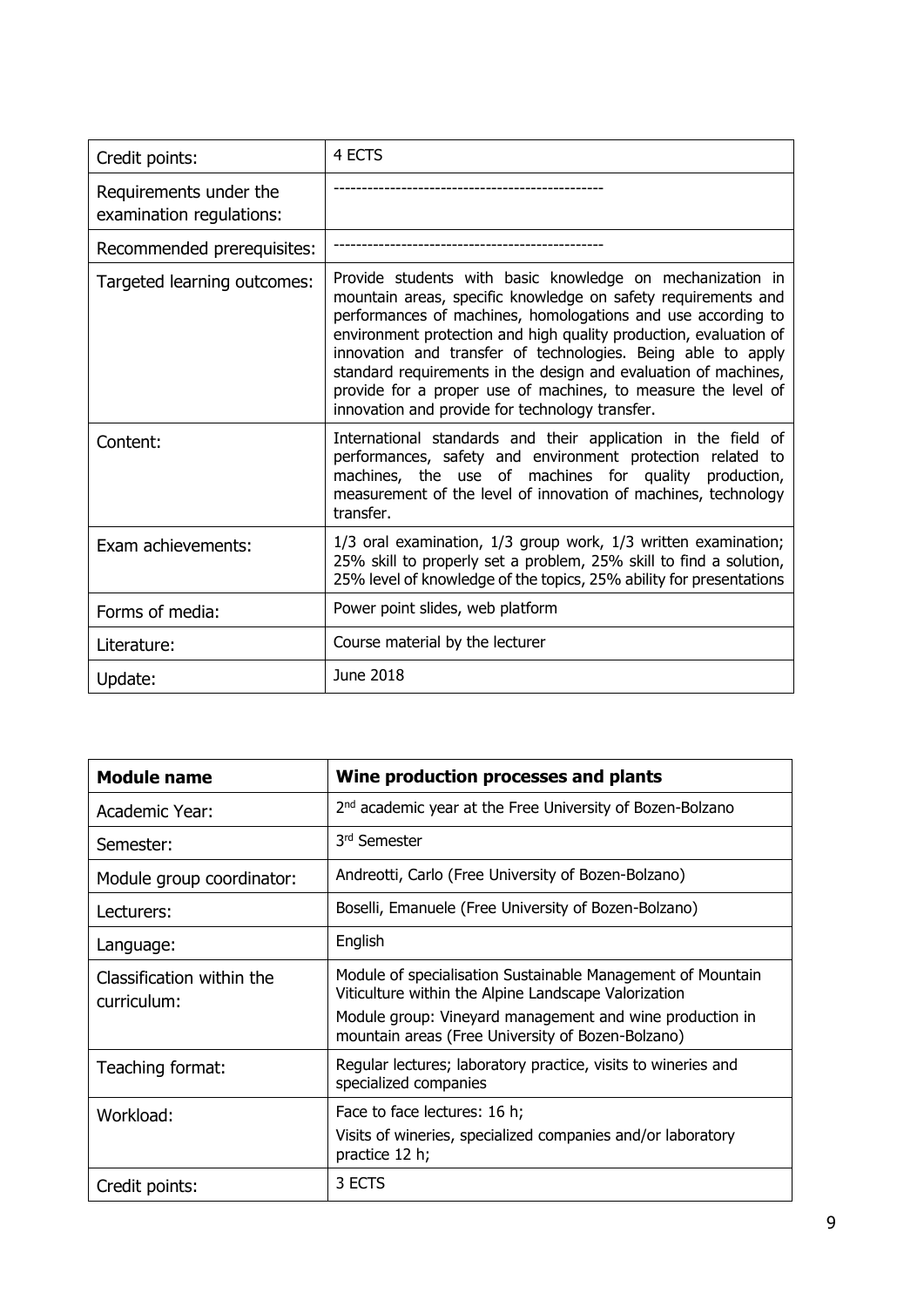| Requirements under the<br>examination regulations: |                                                                                                                                                                                                                                                                                                                                                                                                                                                                                                                                                                                                                                                                                                                                                                                                                                                                                                                                                                                                                                                                                                                                                 |
|----------------------------------------------------|-------------------------------------------------------------------------------------------------------------------------------------------------------------------------------------------------------------------------------------------------------------------------------------------------------------------------------------------------------------------------------------------------------------------------------------------------------------------------------------------------------------------------------------------------------------------------------------------------------------------------------------------------------------------------------------------------------------------------------------------------------------------------------------------------------------------------------------------------------------------------------------------------------------------------------------------------------------------------------------------------------------------------------------------------------------------------------------------------------------------------------------------------|
| Recommended prerequisites:                         |                                                                                                                                                                                                                                                                                                                                                                                                                                                                                                                                                                                                                                                                                                                                                                                                                                                                                                                                                                                                                                                                                                                                                 |
| Targeted learning outcomes:                        | The students can manage adequately the different wine<br>production processes and plants with emphasis on extreme<br>wines                                                                                                                                                                                                                                                                                                                                                                                                                                                                                                                                                                                                                                                                                                                                                                                                                                                                                                                                                                                                                      |
| Content:                                           | Fundamentals of wine production processes and related plants:<br>red-wine like, white-wine like, rosè wines, carbonic maceration,<br>natural sparkling wines, special wines such as raisin wines and<br>fortified wines. Applications of winemaking processes to areas<br>where altitude leads to difficult climatic conditions, and steep<br>slopes (even at lower altitude) limit the possibilities for using the<br>land and lead to an increase in the cost of working. Key features<br>of extreme wines produced with white (Gewürztraminer,<br>Chardonnay, Pinot blanc, Pinot gris, Sauvignon, Müller-Thurgau,<br>Sylvaner, Kerner, Riesling, Veltliner, Moscato) and red (Lagrein,<br>Pinot Noir, Merlot, Cabernet Sauvignon, Cabernet Franc and<br>Moscato rosa) varieties.<br>Production processes of other extreme wines of the world<br>(Beaujolais, Port wine, Cinque Terre, Eiswein/ice wine, Pecorino<br>and <i>spumante</i> wines).<br>Techniques to preserve the aroma of extreme wines and to<br>prevent the defects. Practical laboratory experiments and<br>technical visits to specialized external companies and wineries. |
| Exam achievements:                                 | Team project work: power point presentation done in groups on<br>a topic related to the course combined with an individual<br>interview                                                                                                                                                                                                                                                                                                                                                                                                                                                                                                                                                                                                                                                                                                                                                                                                                                                                                                                                                                                                         |
| Forms of media:                                    | Power point and blackboard                                                                                                                                                                                                                                                                                                                                                                                                                                                                                                                                                                                                                                                                                                                                                                                                                                                                                                                                                                                                                                                                                                                      |
| Literature:                                        | Key notes provided by the lecturer in the E-learning platform of<br>unibz;<br>Ribéreau-Gayon P., Dubourdieu D., Donèche B., Lonvaud A. -<br>Handbook of Enology $-$ Vol. I and II $-$ free pdf version available<br>in internet<br>OIV technical standards and documents<br>http://www.oiv.int/en/technical-standards-and-documents<br>Cervim website: http://www.cervim.org/                                                                                                                                                                                                                                                                                                                                                                                                                                                                                                                                                                                                                                                                                                                                                                   |
| Update:                                            | June 2018                                                                                                                                                                                                                                                                                                                                                                                                                                                                                                                                                                                                                                                                                                                                                                                                                                                                                                                                                                                                                                                                                                                                       |

## **Optative courses**

### **Module group:**

## <span id="page-9-0"></span>**Management of soil fertility in mountain vineyards (optative)**

<span id="page-9-1"></span>

| <b>Module name</b> | Chemistry of fertilizers and mineral nutrition of<br>grapevine (optative) |
|--------------------|---------------------------------------------------------------------------|
| Academic Year:     | 2 <sup>nd</sup> academic year at University of Bolzano                    |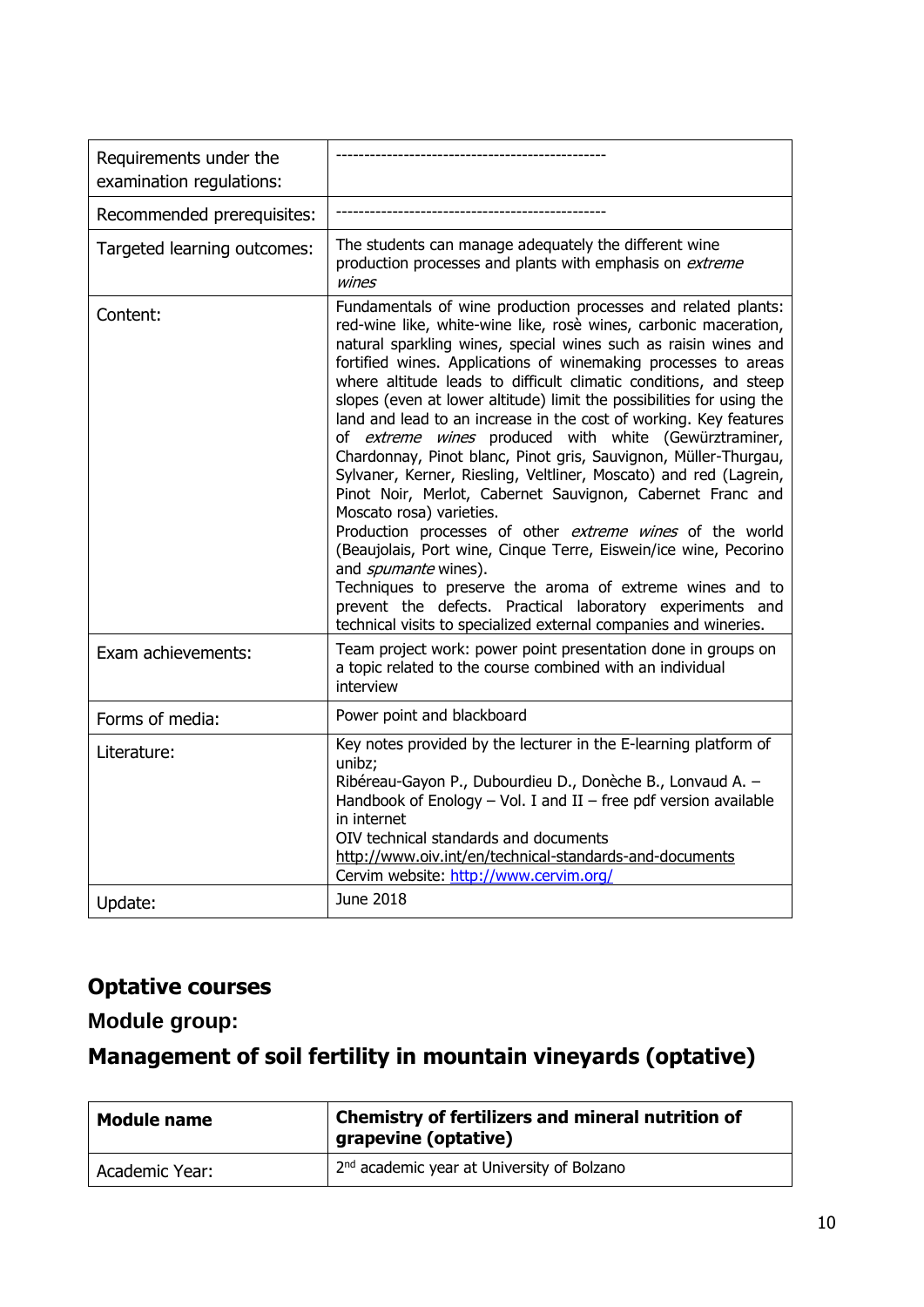| Semester:                                          | 3rd Semester                                                                                                                                                                                                                                                                                                                                                                                                                                                                                                                                                                                                                                                              |
|----------------------------------------------------|---------------------------------------------------------------------------------------------------------------------------------------------------------------------------------------------------------------------------------------------------------------------------------------------------------------------------------------------------------------------------------------------------------------------------------------------------------------------------------------------------------------------------------------------------------------------------------------------------------------------------------------------------------------------------|
| Module group coordinator:                          | Stefano Cesco (Free University of Bolzano)                                                                                                                                                                                                                                                                                                                                                                                                                                                                                                                                                                                                                                |
| Lecturers:                                         | Stefano Cesco (Free University of Bolzano)                                                                                                                                                                                                                                                                                                                                                                                                                                                                                                                                                                                                                                |
| Language:                                          | English                                                                                                                                                                                                                                                                                                                                                                                                                                                                                                                                                                                                                                                                   |
| Classification within the<br>curriculum:           | Module of specialization: Sustainable Management of Mountain<br>Viticulture within the Alpine Landscape Valorization<br>Module group: Management of soil fertility in mountain vineyards<br>(Free University of Bolzano) (optional)                                                                                                                                                                                                                                                                                                                                                                                                                                       |
| Teaching format:                                   | Regular lectures                                                                                                                                                                                                                                                                                                                                                                                                                                                                                                                                                                                                                                                          |
| Workload:                                          | Face to face lectures: 16 h;<br>Laboratory exercise: 12 h;                                                                                                                                                                                                                                                                                                                                                                                                                                                                                                                                                                                                                |
| Credit points:                                     | 3 ECTS                                                                                                                                                                                                                                                                                                                                                                                                                                                                                                                                                                                                                                                                    |
| Requirements under the<br>examination regulations: |                                                                                                                                                                                                                                                                                                                                                                                                                                                                                                                                                                                                                                                                           |
| Recommended prerequisites:                         |                                                                                                                                                                                                                                                                                                                                                                                                                                                                                                                                                                                                                                                                           |
| Targeted learning outcomes:                        | The course aims at improving the knowledge about the<br>mechanisms underlying the soil availability, root uptake,<br>translocation and allocation of mineral nutrients in grapevine<br>plants. This knowledge will allow the students to manage the<br>fertilization practices in vineyards according to the physiological<br>needs of plants.                                                                                                                                                                                                                                                                                                                            |
| Content:                                           | General aspects of ion uptake mechanisms in plants: short (roots)<br>and long (xylem and phloem) transport and allocation. Ion uptake<br>by leaves (mechanisms underlying foliar fertilization). Usable<br>forms in the soil-plant system, specific mechanisms of acquisition,<br>metabolic<br>functions,<br>plant<br>contents,<br>symptoms<br>οf<br>deficiency/excess, fertilizers and their field application of macro<br>(N, P, K, Ca, Mg, S) and micronutrients (B, Zn, Fe, Cu) in relation<br>to a sustainable and efficient use of the sources.<br>Practical laboratory exercise on topics discussed during the<br>classes.                                         |
| Exam achievements:                                 | Assessment (at the end of the course) is conducted via oral<br>examination that includes a) questions to assess the knowledge<br>and understanding of the course topics and b) questions designed<br>to assess the ability to transfer these skills to case studies of<br>grapevine production. Space will also be dedicated to the<br>evaluation of the ability to rework the experience of the<br>laboratory.<br>Attribution of a single final mark awarded based on the following<br>criteria: the clarity of the response, the ability to summarize,<br>evaluate, and establish relationships between topics, the<br>independence of judgment, the ability to rework. |
| Forms of media:                                    | Power point presentation and blackboard                                                                                                                                                                                                                                                                                                                                                                                                                                                                                                                                                                                                                                   |
| Literature:                                        | Mineral Nutrition of Higher Plants, Ed: Petra Marschner, Academic<br>press, 2012, ISBN: 978-0-12-384905-2                                                                                                                                                                                                                                                                                                                                                                                                                                                                                                                                                                 |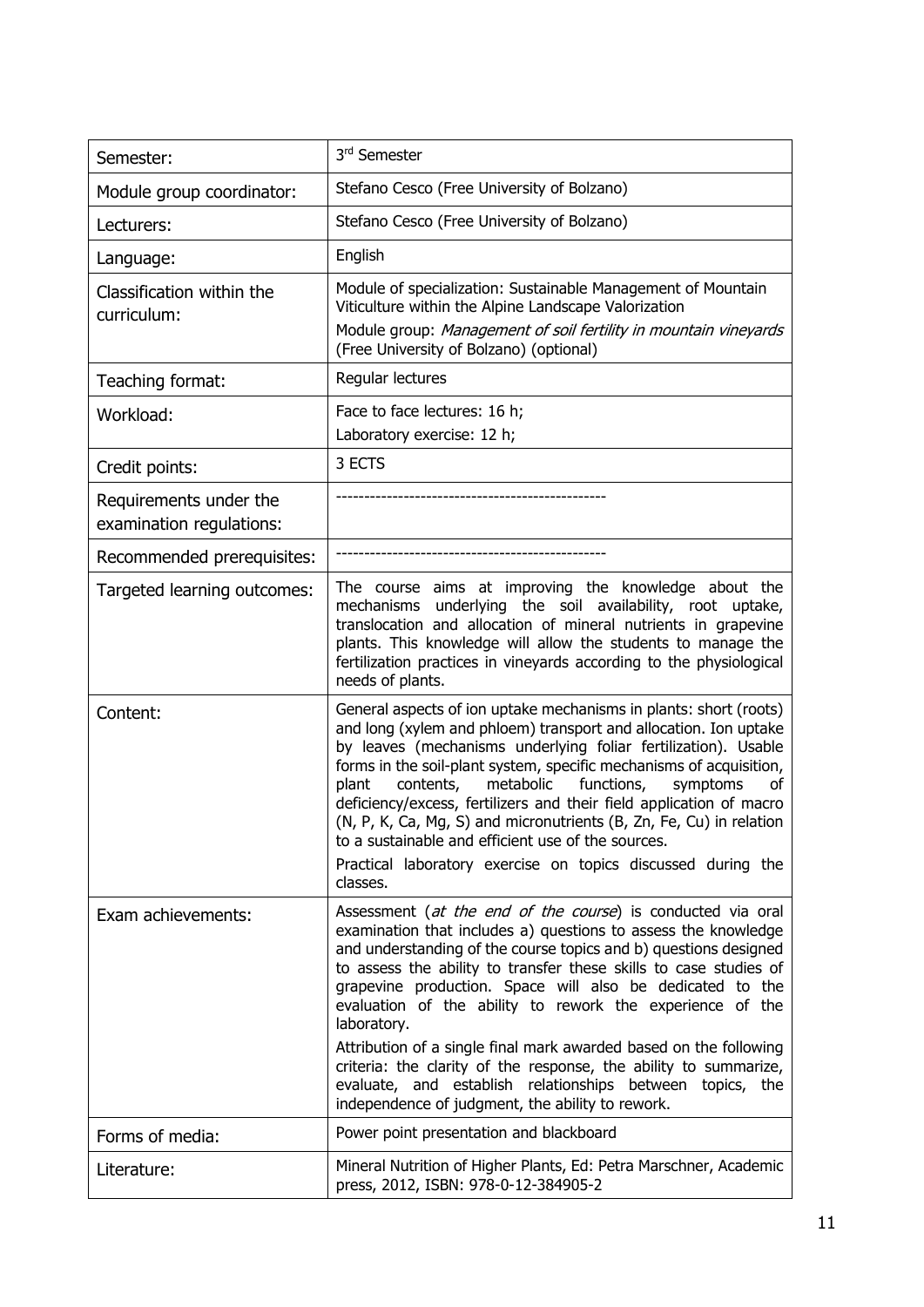|         | The Science of Grapevines, Anatomy and Physiology. Second<br>Edition. Markus Keller Published by Elsevier Inc. 2015, ISBN: 978-<br>$0-12-419987-3$ |
|---------|----------------------------------------------------------------------------------------------------------------------------------------------------|
| Update: | June 2018                                                                                                                                          |

<span id="page-11-0"></span>

| <b>Module name</b>                                 | Soil and Water Management in Grapevine<br><b>Production (optative)</b>                                                                                                                                                                                                                                                                                                                                                                                                                                                                                                                                                                       |
|----------------------------------------------------|----------------------------------------------------------------------------------------------------------------------------------------------------------------------------------------------------------------------------------------------------------------------------------------------------------------------------------------------------------------------------------------------------------------------------------------------------------------------------------------------------------------------------------------------------------------------------------------------------------------------------------------------|
| Academic Year:                                     | 2 <sup>nd</sup> academic year at the Free University of Bozen-Bolzano                                                                                                                                                                                                                                                                                                                                                                                                                                                                                                                                                                        |
| Semester:                                          | 3rd Semester                                                                                                                                                                                                                                                                                                                                                                                                                                                                                                                                                                                                                                 |
| Module group coordinator:                          | Cesco, Stefano (Free University of Bozen-Bolzano)                                                                                                                                                                                                                                                                                                                                                                                                                                                                                                                                                                                            |
| Lecturers:                                         | Zanotelli Damiano                                                                                                                                                                                                                                                                                                                                                                                                                                                                                                                                                                                                                            |
| Language:                                          | English                                                                                                                                                                                                                                                                                                                                                                                                                                                                                                                                                                                                                                      |
| Classification within the<br>curriculum:           | Module of specialization: Sustainable Management of Mountain<br>Viticulture within the Alpine Landscape Valorization<br>Module group: Management of soil fertility in mountain vineyards<br>(Free University of Bozen-Bolzano) (optional)                                                                                                                                                                                                                                                                                                                                                                                                    |
| Teaching format:                                   | Regular lectures, exercises in open field (vineyards) and visits to<br>wine producing farms in mountain areas                                                                                                                                                                                                                                                                                                                                                                                                                                                                                                                                |
| Workload:                                          | Lectures: 12 hours;<br>Exercises: 6 hours;                                                                                                                                                                                                                                                                                                                                                                                                                                                                                                                                                                                                   |
| Credit points:                                     | 2 ECTS                                                                                                                                                                                                                                                                                                                                                                                                                                                                                                                                                                                                                                       |
| Requirements under the<br>examination regulations: |                                                                                                                                                                                                                                                                                                                                                                                                                                                                                                                                                                                                                                              |
| Recommended prerequisites:                         | Students should have at least a basic knowledge of arboriculture<br>and general viticulture.                                                                                                                                                                                                                                                                                                                                                                                                                                                                                                                                                 |
| Targeted learning outcomes:                        | The course will provide students with scientific and technical<br>knowledge on the main aspects related to soil and water<br>management in vineyards located in mountain areas.<br>Students will consider different irrigation methods and new<br>emerging water management technics which are used to increase<br>water use efficiency, to help regulating canopy vigour and possibly<br>to increase grape quality. Regarding the soil management,<br>students will be provided with knowledge on the current grass<br>management practices in mountain viticulture and the possible<br>benefits deriving from soil amendments application. |
| Content:                                           | The course consists of two sections:<br>Section 1: water management<br>Overview of irrigation methods applied in mountain<br>viticulture (drip, subsurface irrigation, fertigation)<br>Irrigation water management techniques capable to save<br>water, increase its use efficiency and provide other<br>benefits such as control of canopy vigour and possibly                                                                                                                                                                                                                                                                              |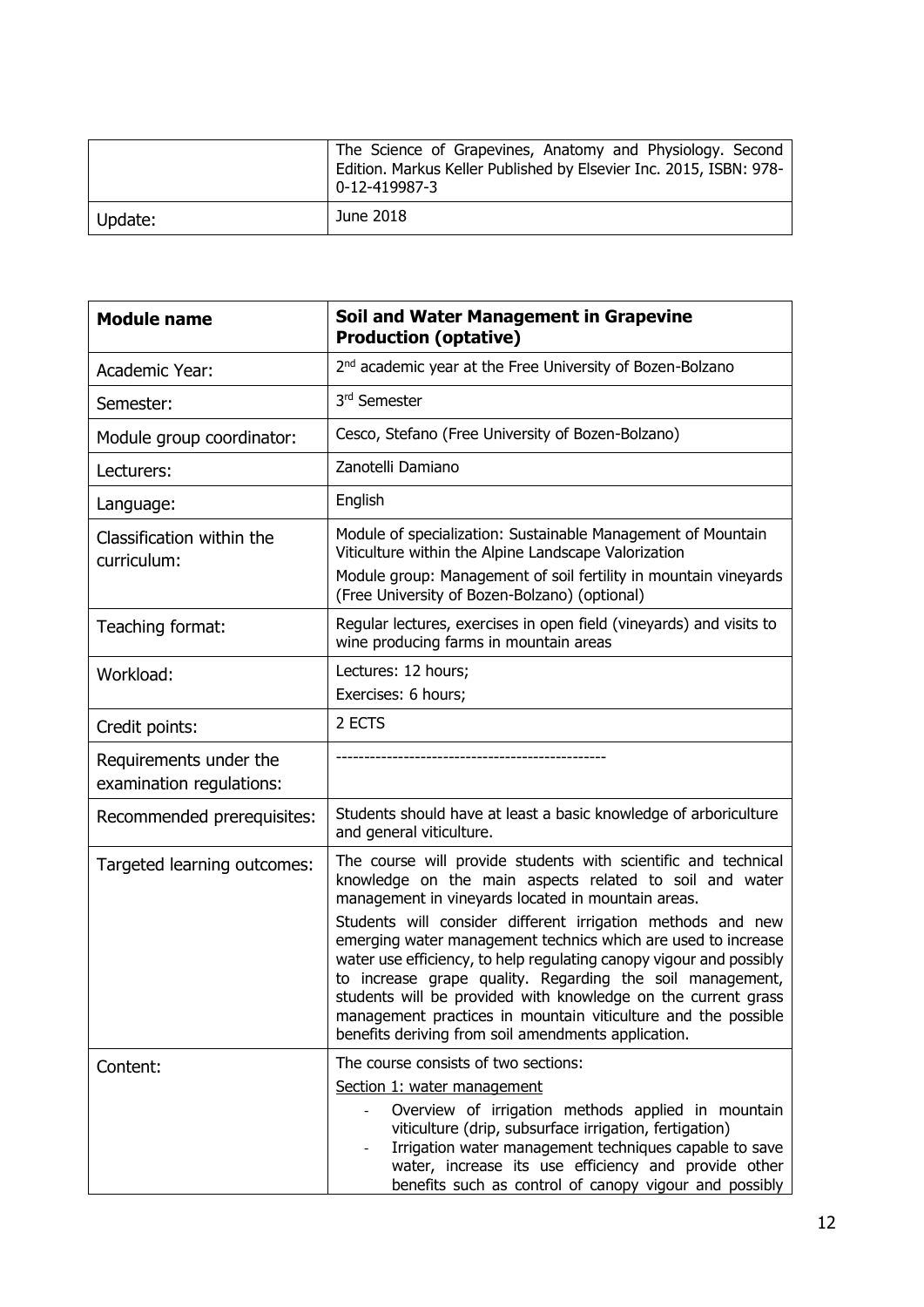|                    | improve grape quality (deficit irrigation (DI), regulated<br>deficit irrigation (RDI) and partial root drying)<br>Sensors and technology available to monitor soil water<br>content in the vineyard as well as the soil-plant water<br>status |
|--------------------|-----------------------------------------------------------------------------------------------------------------------------------------------------------------------------------------------------------------------------------------------|
|                    | Section 2: soil management                                                                                                                                                                                                                    |
|                    | Overview of mechanical and technical methods for the<br>grass management of both row and inter-row in mountain<br>viticulture.<br>Possible benefits for soil and water management related<br>to the application of soil amendments            |
| Exam achievements: | Oral exam                                                                                                                                                                                                                                     |
| Forms of media:    | Power point slides                                                                                                                                                                                                                            |
| Literature:        | There are no specific textbooks on the course topics. The<br>lecturer will provide students with the pdf of the lectures and<br>with selected papers from the international literature on the<br>subject.                                     |
| Update:            | June 2018                                                                                                                                                                                                                                     |

## **Module group:**

# <span id="page-12-0"></span>**Characterization of mountain wines (optative)**

<span id="page-12-1"></span>

| <b>Module name</b>                                 | Fermentation processes for the production<br>οf<br>mountain wines (optative)                                         |
|----------------------------------------------------|----------------------------------------------------------------------------------------------------------------------|
| Academic Year:                                     | 2 <sup>nd</sup> academic year at the Free University of Bozen-Bolzano                                                |
| Semester:                                          | 3rd Semester                                                                                                         |
| Module group coordinator:                          | Boselli, Emanuele (Free University of Bozen-Bolzano)                                                                 |
| Lecturers:                                         | Lecturer of the Free University of Bozen-Bolzano)                                                                    |
| Language:                                          | English                                                                                                              |
| Classification within the<br>curriculum:           | Module of specialization: Sustainable Management of Mountain<br>Viticulture within the Alpine Landscape Valorization |
|                                                    | Module group: Characterization of mountain wines (Free<br>University of Bozen-Bolzano)                               |
| Teaching format:                                   | Regular lectures; visits of mountain wineries                                                                        |
| Workload:                                          | Face to face lectures: 12 h;<br>Visits of wineries 6 h;                                                              |
| Credit points:                                     | 2 ECTS                                                                                                               |
| Requirements under the<br>examination regulations: |                                                                                                                      |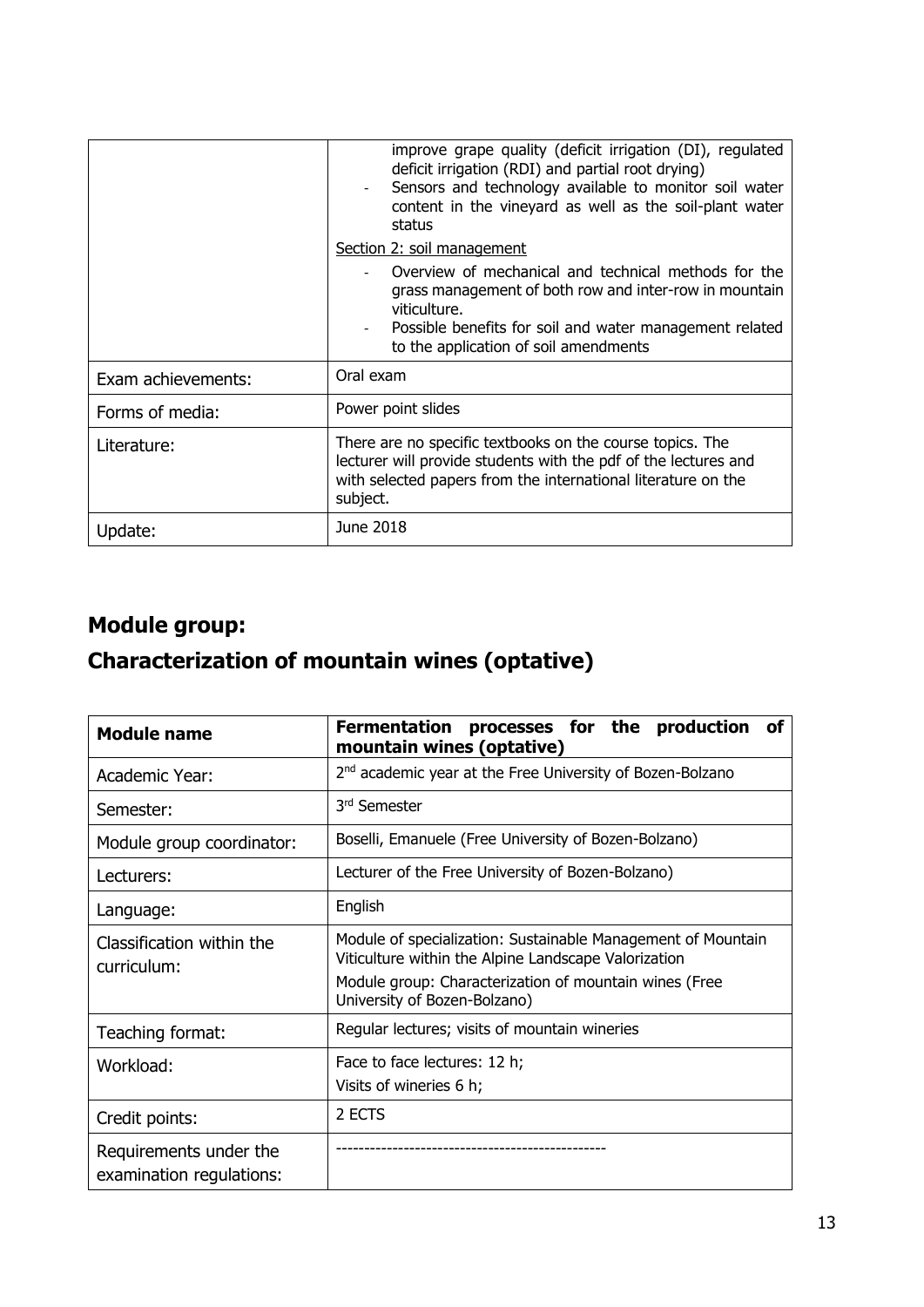| Recommended prerequisites:  |                                                                                                                                                                                                                                                                                                                                                            |
|-----------------------------|------------------------------------------------------------------------------------------------------------------------------------------------------------------------------------------------------------------------------------------------------------------------------------------------------------------------------------------------------------|
| Targeted learning outcomes: | Knowledge and understanding of the role of yeasts and lactic acid<br>bacteria in the wine fermentation processes. The students will be<br>enabled to manage the principles of the fermentation process                                                                                                                                                     |
| Content:                    | Ecophysiology and metabolism of wine yeasts. Yeast selection and<br>their use in wine making. Technology and sensory features of<br>selected yeasts. Lactic acid bacteria and malo-lactic acid<br>fermentation. Selection of lactic acid bacteria and their use in wine<br>making. Effects of the mountain environment on the overall<br>quality of wines. |
| Exam achievements:          | The exam consists of a written test                                                                                                                                                                                                                                                                                                                        |
| Forms of media:             | The course is presented in digital format. Presentations, scientific<br>papers and spreadsheets used during the course are provided to<br>students.                                                                                                                                                                                                        |
| Literature:                 | Wine Microbiology: Practical Applications and Procedures, Eds.<br>K.C. Fugelsang and C.G. Edwards, Springer.                                                                                                                                                                                                                                               |
| Update:                     | June 2018                                                                                                                                                                                                                                                                                                                                                  |

<span id="page-13-0"></span>

| <b>Module name</b>                                 | Sensory analysis approaches for mountain wines<br>(optative)                                                                                                                                                   |
|----------------------------------------------------|----------------------------------------------------------------------------------------------------------------------------------------------------------------------------------------------------------------|
| Academic Year:                                     | 2 <sup>nd</sup> academic year at the Free University of Bozen-Bolzano                                                                                                                                          |
| Semester:                                          | 3rd Semester                                                                                                                                                                                                   |
| Module group coordinator:                          | Boselli, Emanuele (Free University of Bozen-Bolzano)                                                                                                                                                           |
| Lecturers:                                         | Boselli, Emanuele (Free University of Bozen-Bolzano)                                                                                                                                                           |
| Language:                                          | English                                                                                                                                                                                                        |
| Classification within the<br>curriculum:           | Module of specialization: Sustainable Management of Mountain<br>Viticulture within the Alpine Landscape Valorization<br>Module group: Characterization of mountain wines (Free<br>University of Bozen-Bolzano) |
| Teaching format:                                   | Regular lectures; laboratory practice, visits of wineries                                                                                                                                                      |
| Workload:                                          | Face to face lectures: 16 h;<br>Visits of wineries or specialized companies and/or laboratory<br>practice 12 h;                                                                                                |
| Credit points:                                     | 3 ECTS                                                                                                                                                                                                         |
| Requirements under the<br>examination regulations: |                                                                                                                                                                                                                |
| Recommended prerequisites:                         |                                                                                                                                                                                                                |
| Targeted learning outcomes:                        | The students can manage adequately the sensory analysis of<br>wines and other winery products with emphasis on <i>extreme</i><br>wines                                                                         |